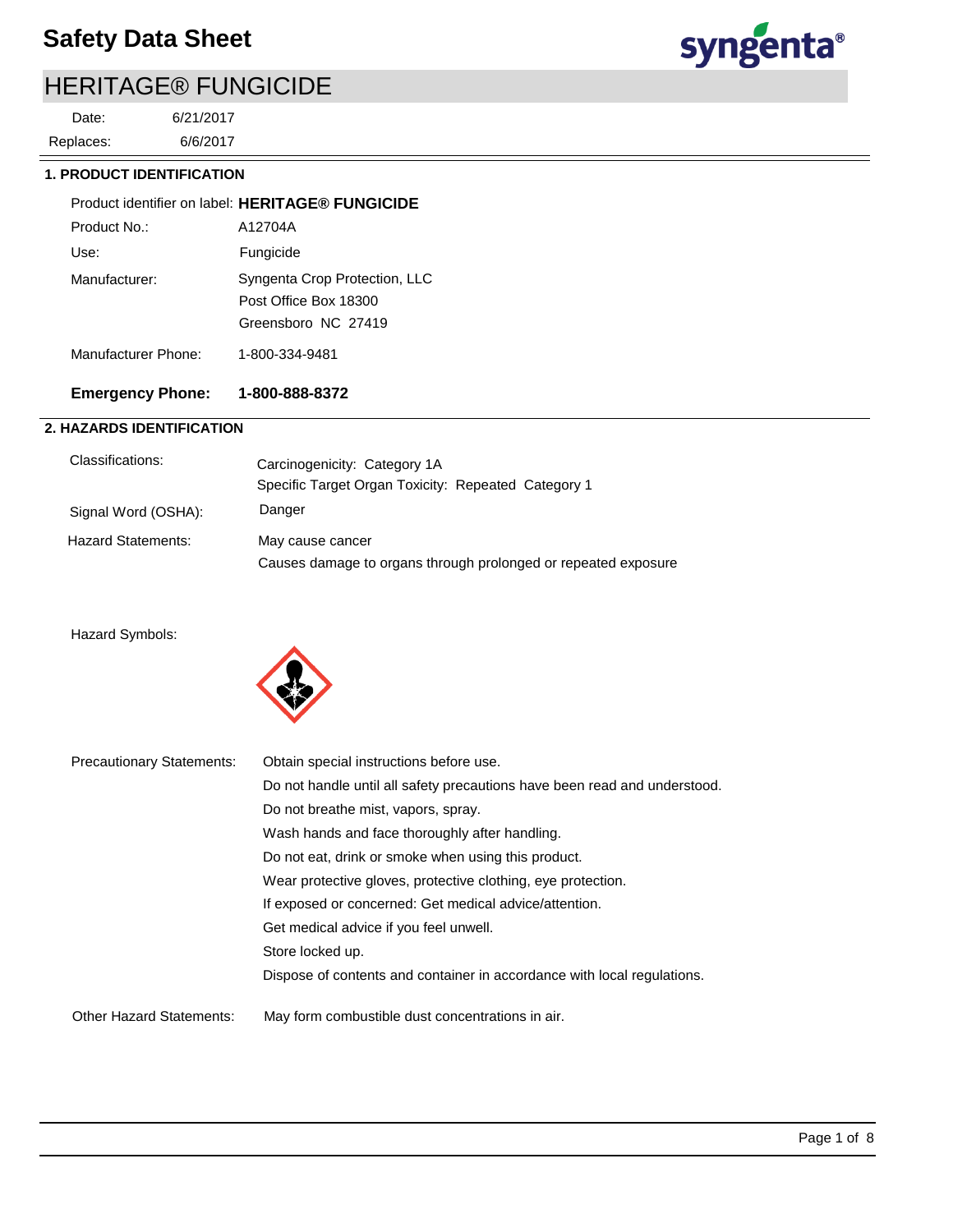# HERITAGE® FUNGICIDE

6/6/2017 6/21/2017 Replaces: Date:

#### **3. COMPOSITION/INFORMATION ON INGREDIENTS**

| <b>Chemical Name</b>                                                                   | Common Name                                 | <b>CAS Number</b>   | Concentration       |
|----------------------------------------------------------------------------------------|---------------------------------------------|---------------------|---------------------|
| Crystalline Silica, Quartz and Cristobalite                                            | Crystalline Silica, Quartz and Cristobalite | 14808-60-7          | $< 1\%$             |
| Kaolin Clay                                                                            | Kaolin Clay                                 | 1332-58-7           | <b>Trade Secret</b> |
| Other ingredients                                                                      | Other ingredients                           | <b>Trade Secret</b> | $>49\%$             |
| Methyl (E)-2-{2-[6-(2-<br>cyanophenoxy)pyrimidin-4-yloxy]phenyl}-3-<br>methoxyacrylate | Azoxystrobin                                | 131860-33-8         | 50%                 |

Ingredients not precisely identified are proprietary or non-hazardous. Values are not product specifications.

#### **4. FIRST AID MEASURES**

Have the product container, label or Safety Data Sheet with you when calling Syngenta (800-888-8372), a poison control center or doctor, or going for treatment.

- If swallowed: Call Syngenta (800-888-8372), a poison control center or doctor immediately for treatment advice. Do not give any liquid to the person. Do not induce vomiting unless told to do so after calling 800-888- 8372 or by a poison control center or doctor. Do not give anything by mouth to an unconscious person. Ingestion:
- If in eyes: Hold eye open and rinse slowly and gently with water for 15-20 minutes. Remove contact lenses, if present, after 5 minutes, then continue rinsing eye. Call Syngenta (800-888-8372), a poison control center or doctor for treatment advice. Eye Contact:
- If on skin or clothing: Take off contaminated clothing. Rinse skin immediately with plenty of water for 15-20 minutes. Call Syngenta (800-888-8372), a poison control center or doctor for treatment advice. Skin Contact:
- If inhaled: Move person to fresh air. If person is not breathing, call 911 or an ambulance, then give artificial respiration, preferably mouth-to-mouth if possible. Call Syngenta (800-888-8372), a poison control center or doctor for further treatment advice. Inhalation:

Most important symptoms/effects:

Not Applicable

Indication of immediate medical attention and special treatment needed:

There is no specific antidote if this product is ingested.

Treat symptomatically.

#### **5. FIRE FIGHTING MEASURES**

Suitable (and unsuitable) extinguishing media:

Use dry chemical, foam or CO2 extinguishing media. If water is used to fight fire, dike and collect runoff.

Specific Hazards:

Fire will spread by burning with flame.

During a fire, irritating and possibly toxic gases may be generated by thermal decomposition or combustion.

See also Sec. 7.

Special protective equipment and precautions for firefighters:

Wear full protective clothing and self-contained breathing apparatus. Evacuate nonessential personnel from the area to prevent human exposure to fire, smoke, fumes or products of combustion.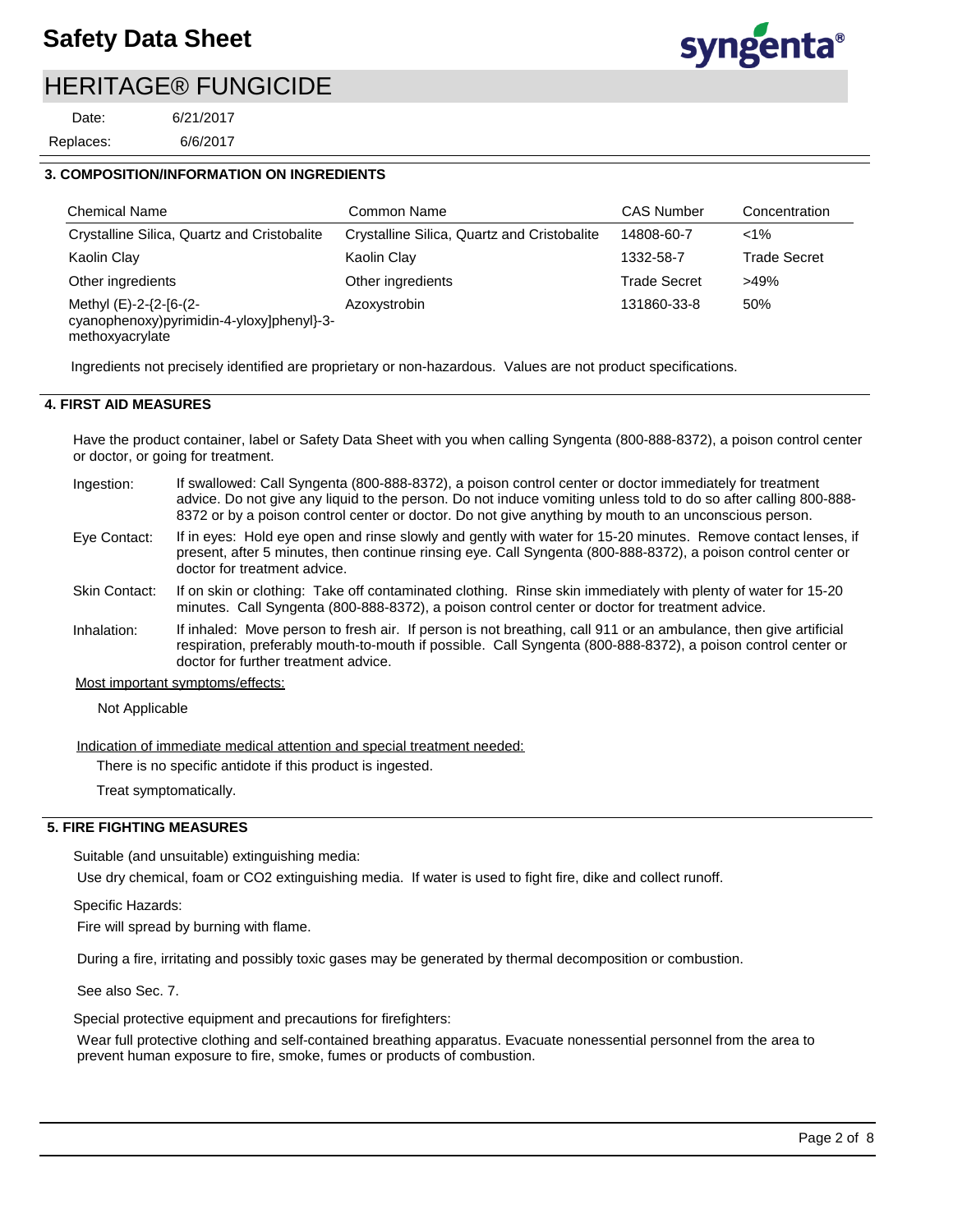## HERITAGE® FUNGICIDE

6/6/2017 6/21/2017 Replaces: Date:



#### **6. ACCIDENTAL RELEASE MEASURES**

Personal precautions, protective equipment, and emergency procedures: Follow exposure controls/personal protection outlined in Section 8.

Methods and materials for containment and cleaning up:

Avoid dust formation.

Control the spill at its source. Contain the spill to prevent from spreading or contaminating soil or from entering sewage and drainage systems or any body of water. Clean up spills immediately, observing precautions outlined in Section 8. Sweep up material and place in a compatible disposal container. Scrub area with hard water detergent (e.g. commercial products such as Tide, Joy, Spic and Span). Pick up wash liquid with additional absorbent and place into compatible disposal container. Once all material is cleaned up and placed in a disposal container, seal container and arrange for disposition.

#### **7. HANDLING AND STORAGE**

Precautions for safe handling:

This material is capable of forming flammable dust clouds in air, which, if ignited, can produce a dust cloud explosion. Flames, hot surfaces, mechanical sparks and electrostatic discharges can serve as ignition sources for this material. Electrical equipment should be compatible with the flammability characteristics of this material. The flammability characteristics will be made worse if the material contains traces of flammable solvents or is handled in the presence of flammable solvents.

In general personnel handling this material and all conducting equipment should be electrically earthed or grounded. Bulk bags (FIBC) used to contain this material should be Type B, Type C or Type D. Type C bags must be electrically grounded or earthed before powder is charged to or discharged from the bag. If metal or fiber drums are used to contain this material, make certain the metal parts are bonded to the filling equipment and grounded.

This material could become charged under certain conditions such as pneumatic conveying.

Store the material in a well-ventilated, secure area out of reach of children and domestic animals. Do not store food, beverages or tobacco products in the storage area. Prevent eating, drinking, tobacco use, and cosmetic application in areas where there is a potential for exposure to the material. Wash thoroughly with soap and water after handling.

Conditions for safe storage, including any incompatibilities: Store locked up.

#### **8. EXPOSURE CONTROLS/PERSONAL PROTECTION**

#### **THE FOLLOWING RECOMMENDATIONS FOR EXPOSURE CONTROLS/PERSONAL PROTECTION ARE INTENDED FOR THE MANUFACTURE, FORMULATION AND PACKAGING OF THIS PRODUCT.**

#### **FOR COMMERCIAL APPLICATIONS AND/OR ON-FARM APPLICATIONS CONSULT THE PRODUCT LABEL.**

Occupational Exposure Limits:

| <b>Chemical Name</b>                           | <b>OSHA PEL</b>                                                           | <b>ACGIH TLV</b>                                 | Other                                                             | Source         |
|------------------------------------------------|---------------------------------------------------------------------------|--------------------------------------------------|-------------------------------------------------------------------|----------------|
| Crystalline Silica, Quartz and<br>Cristobalite | 10 mg/m <sup>3</sup> /(%SiO2+2)<br>(respirable dust)                      | $0.025$ mg/m <sup>3</sup><br>(respirable silica) | $0.05 \,\mathrm{mq/m^3}$<br>(respirable dust)                     | <b>NIOSH</b>   |
| Kaolin Clay                                    | 15 mg/m <sup>3</sup> TWA (total); 5<br>mg/m <sup>3</sup> TWA (respirable) | 2 mg/m <sup>3</sup> TWA<br>(respirable)          | 10 $mg/m3 TWA$<br>(total); $5 \text{ mg/m}^3$<br>TWA (respirable) | <b>NIOSH</b>   |
| Other ingredients                              | Not Established                                                           | Not Established                                  | Not Established                                                   | Not Applicable |
| Azoxystrobin                                   | Not Established                                                           | Not Established                                  | 4 mg/m <sup>3</sup> TWA                                           | Syngenta       |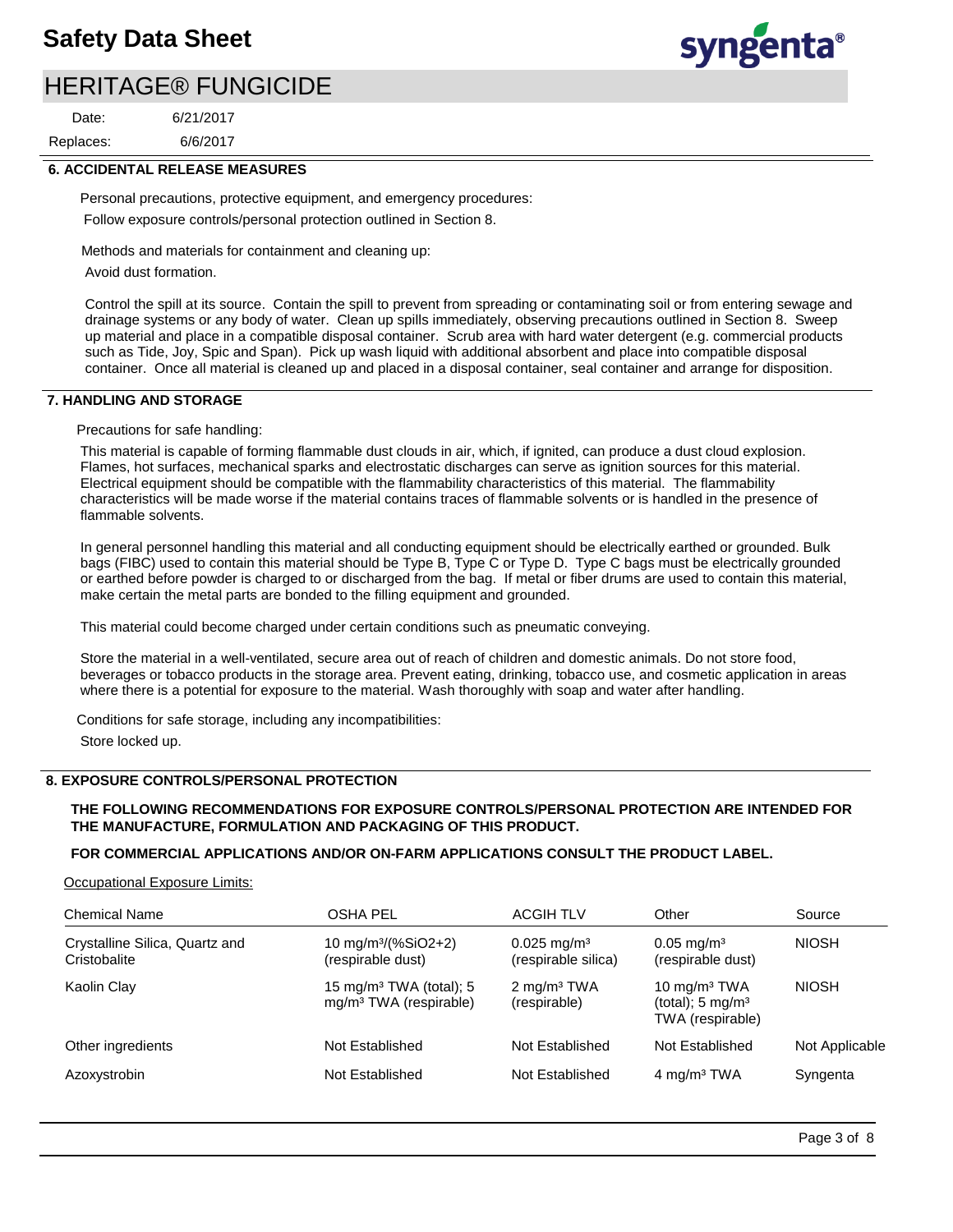# HERITAGE® FUNGICIDE

Replaces: Date:

6/6/2017 6/21/2017



Appropriate engineering controls:

Use effective engineering controls to comply with occupational exposure limits (if applicable).

#### Individual protection measures:

Ingestion:

Prevent eating, drinking, tobacco usage and cosmetic application in areas where there is a potential for exposure to the material. Wash thoroughly with soap and water after handling.

#### Eye Contact:

Where eye contact is likely, use dust-proof chemical goggles. Facilities storing or utilizing this material should be equipped with an eyewash facility and a safety shower.

#### Skin Contact:

Where contact is likely, wear chemical-resistant gloves (such as barrier laminate, butyl rubber, nitrile rubber, neoprene rubber, natural rubber, polyethylene, polyvinyl chloride [PVC] or Viton), coveralls, socks and chemical-resistant footwear.

#### Inhalation:

A particulate filter respirator may be necessary until effective engineering controls are installed to comply with occupational exposure limits. Use NIOSH certified respirator with any N, R, P or HE filter. Use a self-contained breathing apparatus in cases of emergency spills, when exposure levels are unknown, or under any circumstances where air-purifying respirators may not provide adequate protection.

#### **9. PHYSICAL AND CHEMICAL PROPERTIES**

| Appearance: Light beige to brown granules                                             |
|---------------------------------------------------------------------------------------|
| Odor: No characteristic odor                                                          |
| Odor Threshold: Not Available                                                         |
| pH: 5 - 8 (w/w%)                                                                      |
| Melting point/freezing point: 237.2 - 240.8 °F                                        |
| Initial boiling point and boiling range: Not Available                                |
| Flash Point (Test Method):<br>Not Applicable                                          |
| Flammable Limits (% in Air):<br>Not Available                                         |
| Flammability:<br>Combustible powder                                                   |
| 8.25 x 10(-13) mmHg @ $68^{\circ}F$ (20 $^{\circ}C$ )<br>Vapor Pressure: Azoxystrobin |
| Vapor Density: Not Available                                                          |
| Relative Density: 0.54 g/cm <sup>3</sup>                                              |
| Solubility (ies): Azoxystrobin<br>6 mg/l in water $@$ 68°F (20°C)                     |
| Partition coefficient: n-octanol/water: Not Available                                 |
| Autoignition Temperature: Not Available                                               |
| Decomposition Temperature: Not Available                                              |
| Viscosity: Not Available                                                              |
| Other: None                                                                           |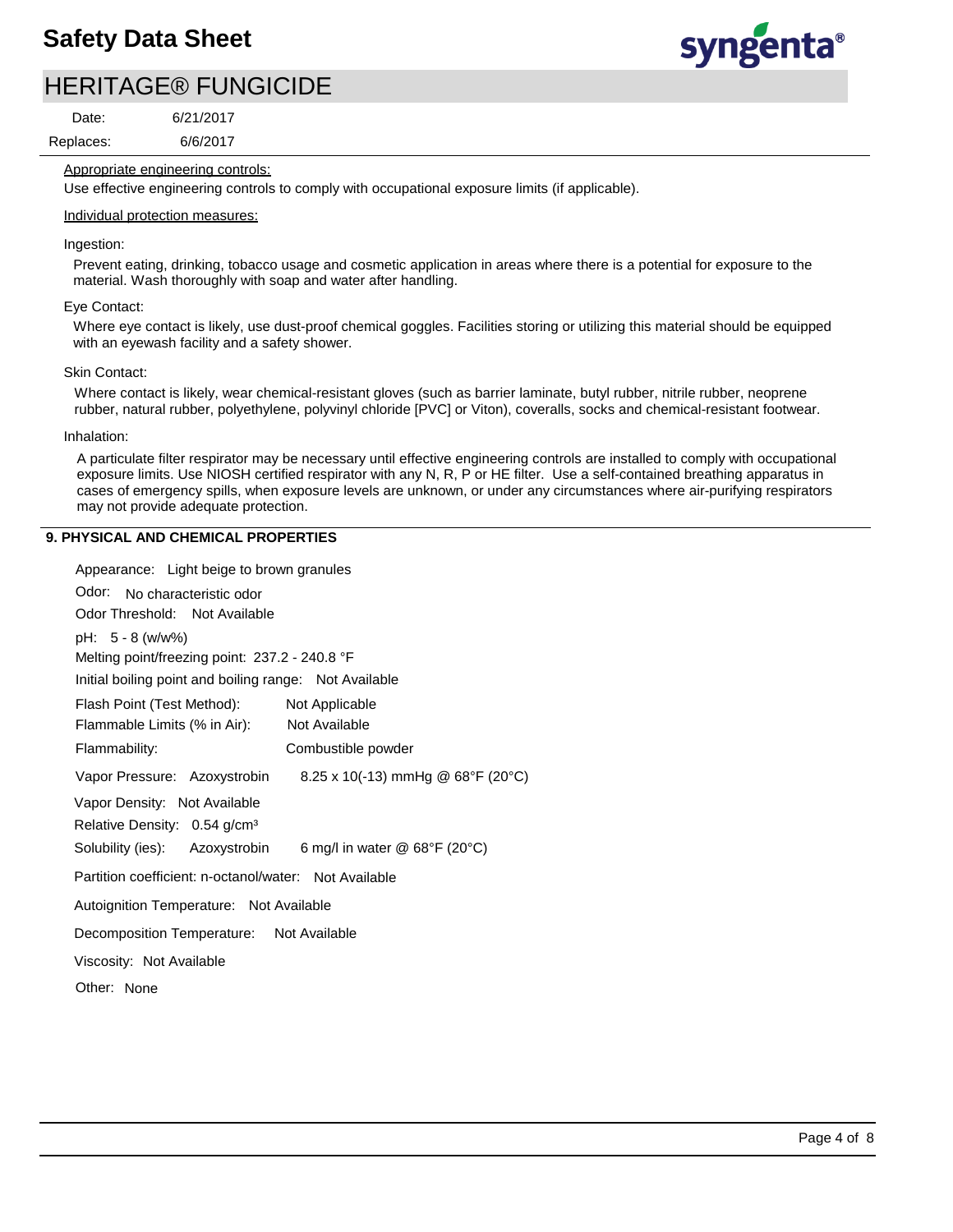

## HERITAGE® FUNGICIDE

Replaces: Date:

6/6/2017 6/21/2017

#### **10. STABILITY AND REACTIVITY**

Reactivity: Not reactive.

Chemical stability: Stable under normal use and storage conditions.

Possibility of hazardous reactions: Will not occur.

Conditions to Avoid: See "Unusual Fire, Explosion and Reactivity Hazards", Sec. 5. and "Handling and Storage", Sec. 7.

Incompatible materials: None known.

Hazardous Decomposition Products: Not Available

## **11. TOXICOLOGICAL INFORMATION**

#### Health effects information

Likely routes of exposure: Dermal, Inhalation

Symptoms of exposure: Not Applicable

Delayed, immediate and chronic effects of exposure: Possible carcinogenicity

#### Numerical measures of toxicity (acute toxicity/irritation studies (finished product))

| Ingestion:          | Oral (LD50 Rat):               | > 5000 mg/kg body weight    |
|---------------------|--------------------------------|-----------------------------|
| Dermal:             | Dermal (LD50 Rat):             | > 2000 mg/kg body weight    |
| Inhalation:         | Inhalation (LC50 Rat):         | $> 4.67$ mg/l air - 4 hours |
| Eye Contact:        | Moderately Irritating (Rabbit) |                             |
| Skin Contact:       | Slightly Irritating (Rabbit)   |                             |
| Skin Sensitization: | Not a Sensitizer (Guinea Pig)  |                             |

#### Reproductive/Developmental Effects

Azoxystrobin : Did not show reproductive toxicity effects in animal experiments.

#### Chronic/Subchronic Toxicity Studies

Azoxystrobin : No adverse effect has been observed in chronic toxicity tests.

#### **Carcinogenicity**

Azoxystrobin : Did not show carcinogenic effects in animal experiments.

| <b>Chemical Name</b>                                                                  | NTP/IARC/OSHA Carcinogen |
|---------------------------------------------------------------------------------------|--------------------------|
| Crystalline Silica, Quartz and Cristobalite                                           | IARC 1: ACGIH A2         |
| Kaolin Clay                                                                           | No.                      |
| Other ingredients                                                                     | No.                      |
| Methyl (E)-2-{2-[6-(2-cyanophenoxy)pyrimidin- No<br>4-yloxy]phenyl}-3-methoxyacrylate |                          |

#### **Other Toxicity Information**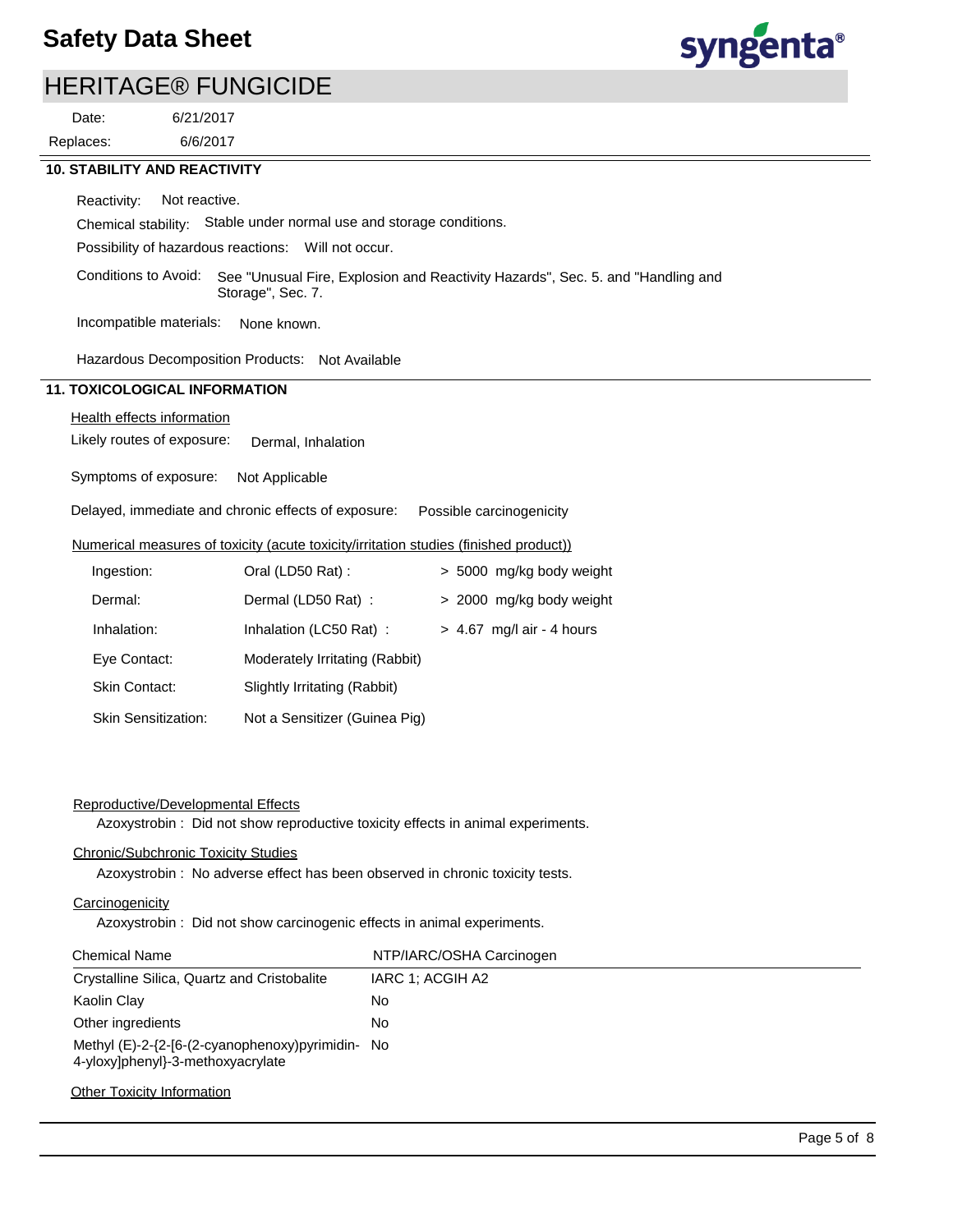

| <b>HERITAGE® FUNGICIDE</b> |  |
|----------------------------|--|
|----------------------------|--|

Replaces: Date:

6/21/2017

6/6/2017

#### $\sum_{n=0}^{\infty}$ None

Toxicity of Other Components

Crystalline Silica, Quartz and Cristobalite

Chronic inhalation exposure to crystalline silica is known to cause silicosis and pulmonary fibrosis in humans. Experimental animals exposed to crystalline silica developed respiratory tract cancers.

Kaolin Clay

May cause eye and respiratory tract irritation.

Long-term exposure to high concentrations of this dust may produce x-ray evidence of dust in the lungs. Continued long-term exposure may affect respiratory function in some individuals.

#### Other ingredients

Not Established

#### Target Organs

| Active Ingredients                              |                              |
|-------------------------------------------------|------------------------------|
| Azoxystrobin:                                   | Liver                        |
| Inert Ingredients                               |                              |
| Crystalline Silica, Quartz and<br>Cristobalite: | Respiratory tract            |
| Kaolin Clay:                                    | Eye, respiratory tract, lung |
| Other ingredients:                              | Not Established              |

#### **12. ECOLOGICAL INFORMATION**

#### Eco-Acute Toxicity

Azoxystrobin : Fish (Rainbow Trout) 96-hour LC50 470 ppb Green Algae 5-day EC50 106 ppb Invertebrate (Water Flea) 48-hour EC50 259 ppb Bird (Mallard Duck) 14-day LD50 > 250 mg/kg

#### Environmental Fate

Azoxystrobin :

The information presented here is for the active ingredient, azoxystrobin.

Low bioaccumulation potential. Not persistent in soil. Stable in water. Moderate mobility in soil. Sinks in water (after 24 h).

### **13. DISPOSAL CONSIDERATIONS**

#### Disposal:

Do not reuse product containers. Dispose of product containers, waste containers, and residues according to local, state, and federal health and environmental regulations.

Characteristic Waste: Not Applicable

Listed Waste: Not Applicable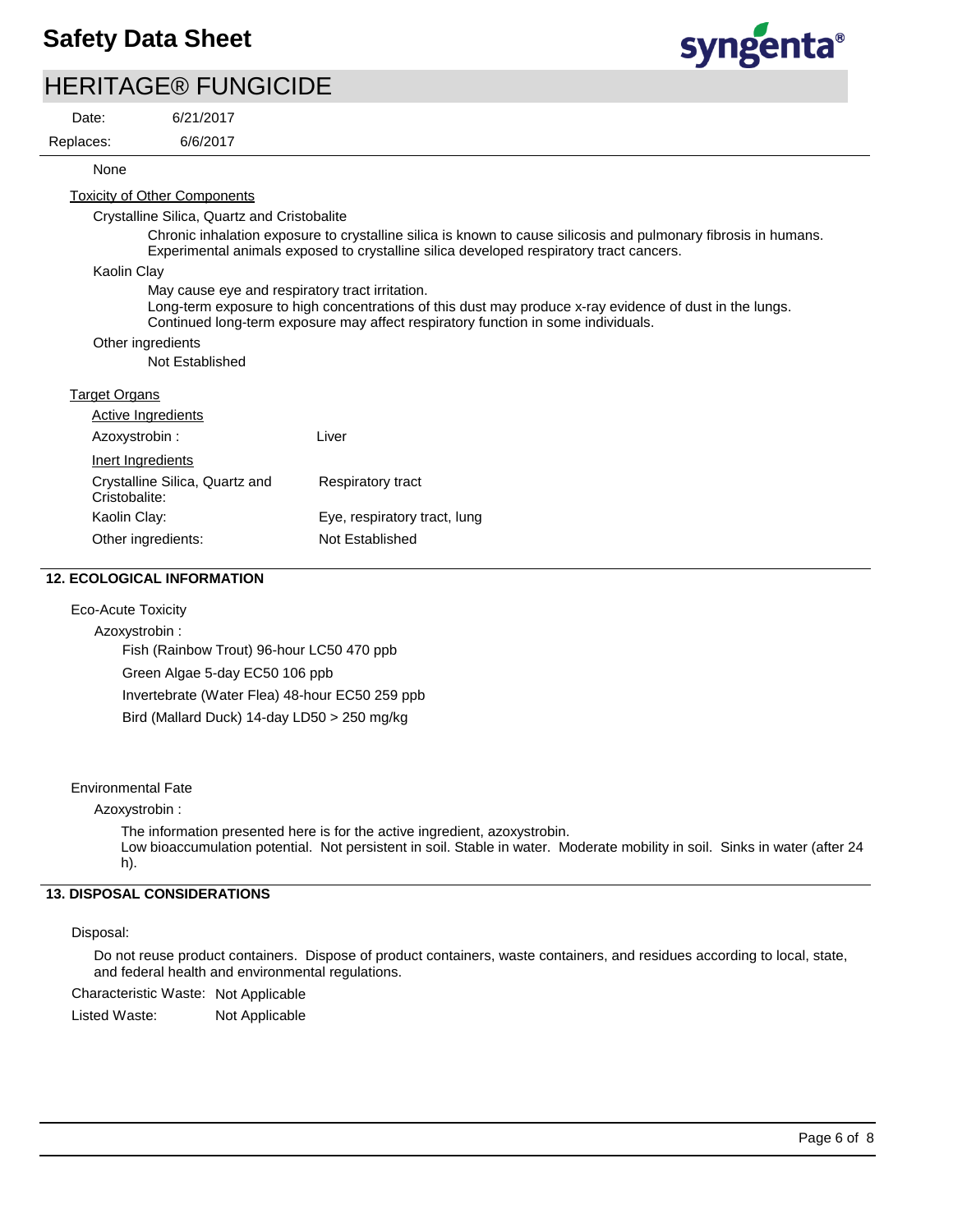## HERITAGE® FUNGICIDE

Replaces: Date:

6/6/2017 6/21/2017

# syngenta®

#### **14. TRANSPORT INFORMATION**

DOT Classification

Ground Transport - NAFTA Not regulated

**Comments** 

Water Transport (IMDG) - International Proper Shipping Name: Environmentally Hazardous Substance, Solid, N.O.S. (Azoxystrobin), Marine Pollutant Hazard Class or Division: Class 9 Identification Number: UN 3077 Packing Group: PG III

European Road/Rail (ADR/RID) Shipping Name: Environmentally Hazardous Substance, Solid, N.O.S. (Azoxystrobin) Hazard Class or Division: Class 9 Identification Number: UN 3077 Packing Group: PG III

Air Transport Proper Shipping Name: Environmentally Hazardous Substance, Solid, N.O.S. (Azoxystrobin) Hazard Class or Division: Class 9 Identification Number: UN 3077 Packing Group: PG III

#### **15. REGULATORY INFORMATION**

Pesticide Registration:

This chemical is a pesticide product registered by the Environmental Protection Agency and is subject to certain labeling requirements under federal pesticide law. These requirements differ from the classification criteria and hazard information required for safety data sheets, and for workplace labels of non-pesticide chemicals. Following is the hazard information as required on the pesticide label:

Caution: Hrmful if inhaled. Irritating to eyes and skin. Dust may be irritating to nose and throat.

EPA Registration Number(s):

100-1093

EPCRA SARA Title III Classification:

Section 311/312 Hazard Classes: Acute Health Hazard Fire Hazard

Section 313 Toxic Chemicals: None

California Proposition 65:

This Product contains trace amounts of chemicals, known to the State of California to cause cancer, as unintended impurities resulting from other entities manufacturing or processing operations which Syngenta cannot control.

CERCLA/SARA 304 Reportable Quantity (RQ):

Not Applicable

RCRA Hazardous Waste Classification (40 CFR 261):

Not Applicable

TSCA Status:

Exempt from TSCA, subject to FIFRA